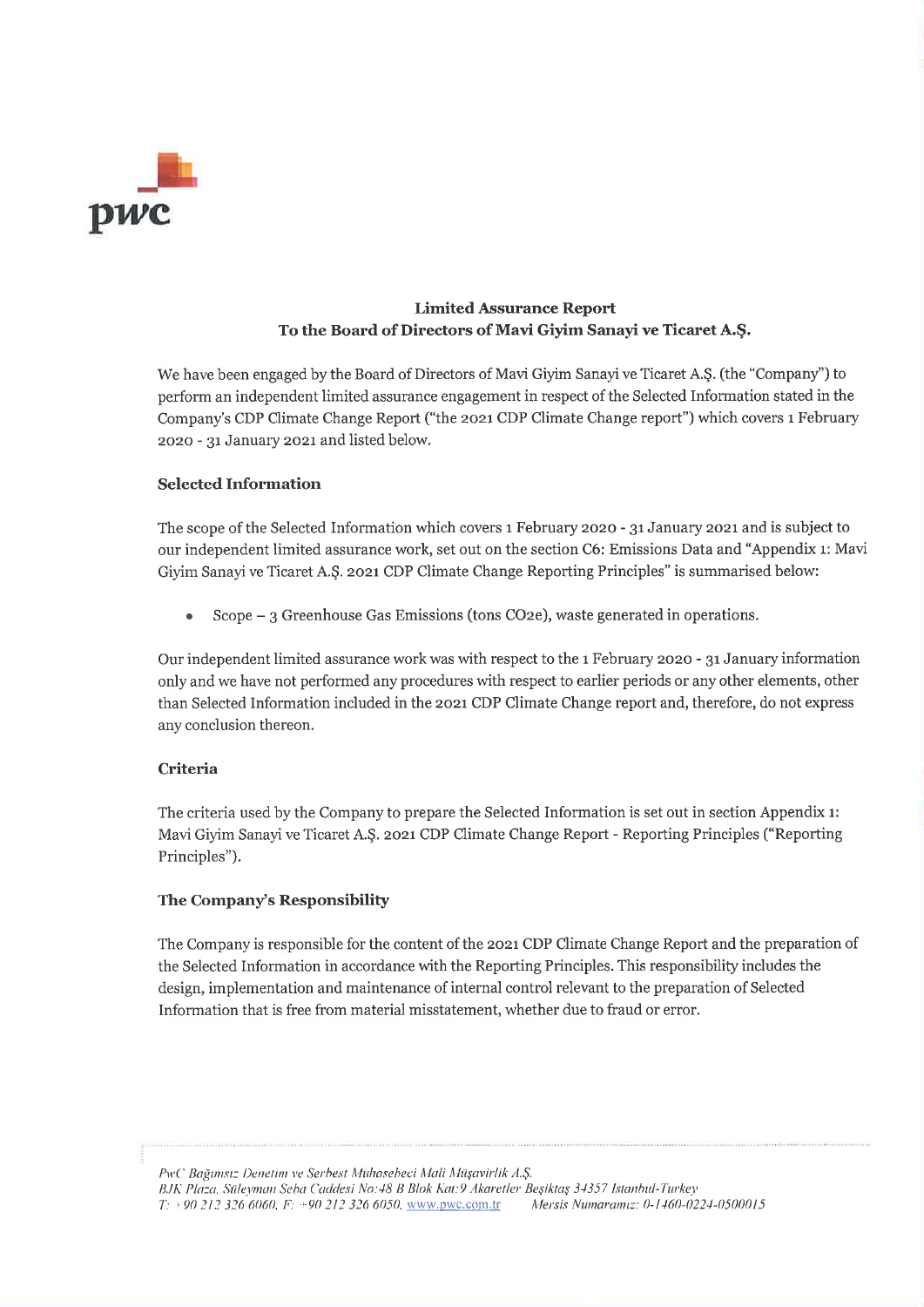

#### **Inherent Limitations**

Non-financial performance information is subject to more inherent limitations than financial information, given the characteristics of the subject matter and the methods used for determining such information.

The absence of a significant body of established practice on which to draw to evaluate and measure nonfinancial information allows for different, but acceptable, measures and measurement techniques and can affect comparability between entities. The precision of different measurement techniques may also vary. Furthermore, the nature and methods used to determine such information, as well as the measurement criteria and the precision thereof, may change over time. It is important to read the Selected Information in the context of the Reporting Principles.

In particular, the conversion of different energy measures and energy used to carbon emissions is based upon, inter alia, information and factors generated internally and/or derived by independent third parties as explained in the Reporting Principles. Our assurance work has not included examination of the derivation of those factors and other third-party information.

#### Our Independence and Quality Control

We have complied with the independence and other ethical requirements of the Code of Ethics for Professional Accountants issued by the International Ethics Standards Board for Accountants, which is founded on fundamental principles of integrity, objectivity, professional competence and due care, confidentiality and professional behaviour.

Our firm applies International Standard on Quality Control 1 and accordingly maintains a comprehensive system of quality control including documented policies and procedures regarding compliance with ethical requirements, professional standards and applicable legal and regulatory requirements.

#### **Our Responsibility**

Our responsibility is to form a conclusion, based on limited assurance procedures, on whether anything has come to our attention that causes us to believe that the Selected Information has not been properly prepared in all material respects in accordance with the Reporting Guidance. We conducted our limited assurance engagement in accordance with International Standard on Assurance Engagements 3000 (Revised), Assurance Engagements other than Audits or Reviews of Historical Financial Information', and, in respect of greenhouse gas emissions, International Standard on Assurance Engagements 3410, Assurance Engagements on Greenhouse Gas Statements, issued by the International Auditing and Assurance Standards Board.

A limited assurance engagement is substantially less in scope than a reasonable assurance engagement under ISAE 3000 (Revised) and ISAE 3410. Consequently, the nature, timing and extent of procedures for gathering appropriate evidence are deliberately limited relative to a reasonable assurance engagement.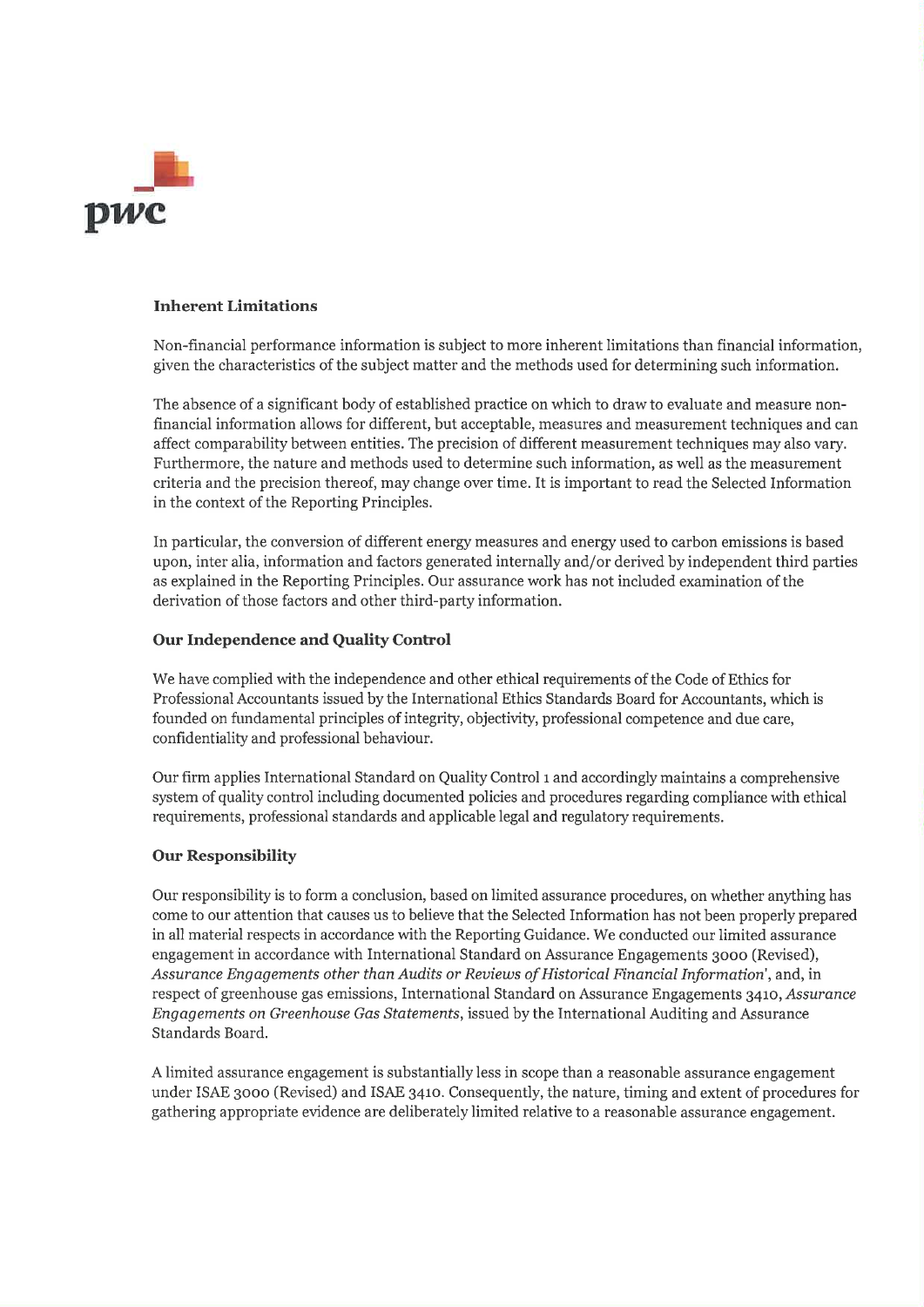

The procedures we performed were based on our professional judgment and included inquiries. observation of processes performed, inspection of documents, analytical procedures, evaluating the appropriateness of quantification methods and reporting policies, and agreeing or reconciling with underlying records.

Given the circumstances of the engagement, in performing the procedures listed above we:

- made inquiries of the persons responsible for the Selected Information:
- understood the process for collecting and reporting the Selected Information. This included analysing the key processes and controls for managing and reporting the Selected Information:
- evaluated the source data used to prepare the Selected Information and re-performed selected examples of calculation:
- performed limited substantive testing on a selective basis of the preparation and collation of the Selected Information prepared by the Company.; and
- undertook analytical procedures over the reported data.

#### **Limited Assurance Conclusion**

Based on the procedures we have performed and the evidence we have obtained, nothing has come to our attention that causes us to believe that the Company's Selected Information which covers 1 February 2020 - 31 January 2021, is not properly prepared, in all material respects, in accordance with the Reporting Principles.

This report, including the conclusion, has been prepared for the Board of Directors of the Company as a body, to assist them in reporting Mavi Giyim Sanayi ve Ticaret A.Ş.'s performance and activities related to the Selected Information. We permit the disclosure of this report within the 2021 CDP Climate Change Report which covers 1 February 2020 - 31 January 2021, to enable the Board of Directors to demonstrate they have discharged their governance responsibilities by commissioning an independent assurance report in connection with the Selected Information. To the fullest extent permitted by law, we do not accept or assume responsibility to anyone other than the Board of Directors of Mavi Givim Sanayi ve Ticaret A.S. as a body and the Mavi Giyim Sanayi ve Ticaret A.Ş. for our work or this report save where terms are expressly agreed and with our prior consent in writing.

PwC Bağımsız Denetim ve Serbest Muhasebeci Mali Müşavirlik A.S.

Mehmet Cenk Uslu, SMMM Partner

Istanbul, 14 September 2021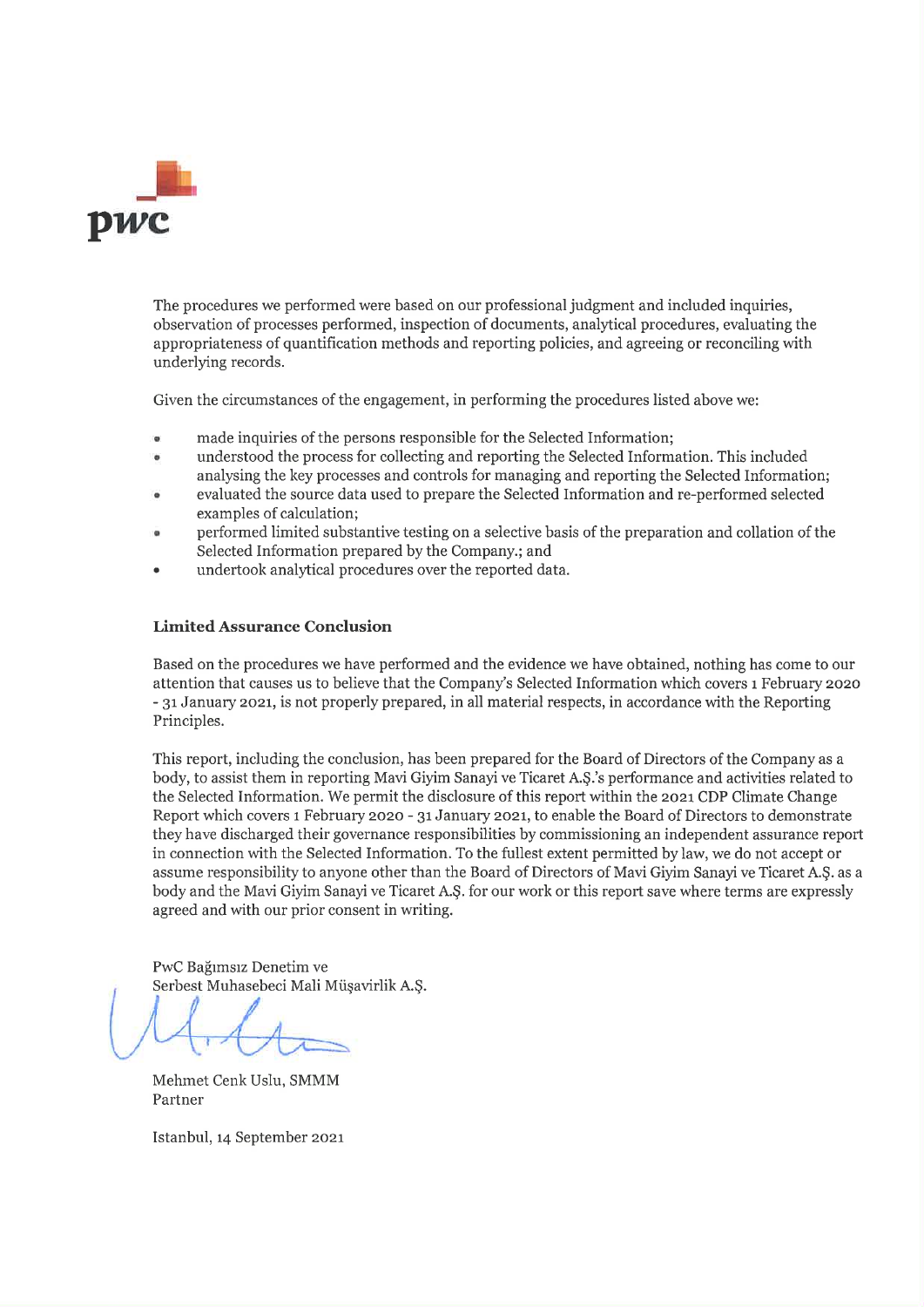## **Annex 1: Mavi Giyim Sanayi ve Ticaret A.Ş. 2021 CDP Climate Change Report – Reporting Principles**

Reporting principles provides information on the data collection and regarding the greenhouse gas (GHG) emissions (Scope 3) included in Mavi Giyim Sanayi ve Ticaret A.Ş. 2021 CDP Climate Change Report ("the 2021 CDP Climate Change report").

These reporting principles provides information on the data preparation, calculation principles and reporting methodologies of indicators within the scope of the independent limited assurance of the 2021 CDP Climate Change report. These indicators include the greenhouse gas (GHG) emissions (Scope 3) It is the responsibility of the Company's management to ensure that appropriate procedures are in place to prepare the indicators mentioned above in line with, in all material respects, the Guidance.

The data included in this document covers the 1 February 2020 – 31 January 2021) period comprises only the relevant operations of Mavi Giyim Sanayi ve Ticaret A.Ş. ("the Company") in Turkey (stores and Headquarters located in Turkey) that are the responsibility of the Company and excludes information about group companies.

# **General Reporting Principles**

In preparing this guidance document, consideration has been given to following principles:

- Information Preparation to highlight to users of the information the primary principles of relevance and reliability of information; and
- Information Reporting to highlight the primary principles of comparability / consistency with other data including prior year and understandability / transparency providing clarity to users.

## **Scope of Reporting**

For FY20, the greenhouse gas (GHG) emissions data of the Company is related to:

GHG emission Scope 3 is included following data in Turkey (stores and Headquarters located in Turkey)

• Consumption of plastic, paper and glass

## **Data Preparation**

## *Greenhouse Gas (GHG) Emissions*

GHG emissions were calculated in accordance with IPCC, GHG Protocol and DEFRA, "GHG activity data multiplied by emission or removal factors" based calculation methodology has been applied for calculating GHG. Boundaries of the organization were addressed with a control approach, and the sources causing greenhouse gas emissions related production facilities under the control of the Company are as follows:

## **Scope – 3 Greenhouse Gas Emissions (tons CO2e), waste generated in operations:**

• Consumption of plastic, paper and glass is included declarations of GEKAP